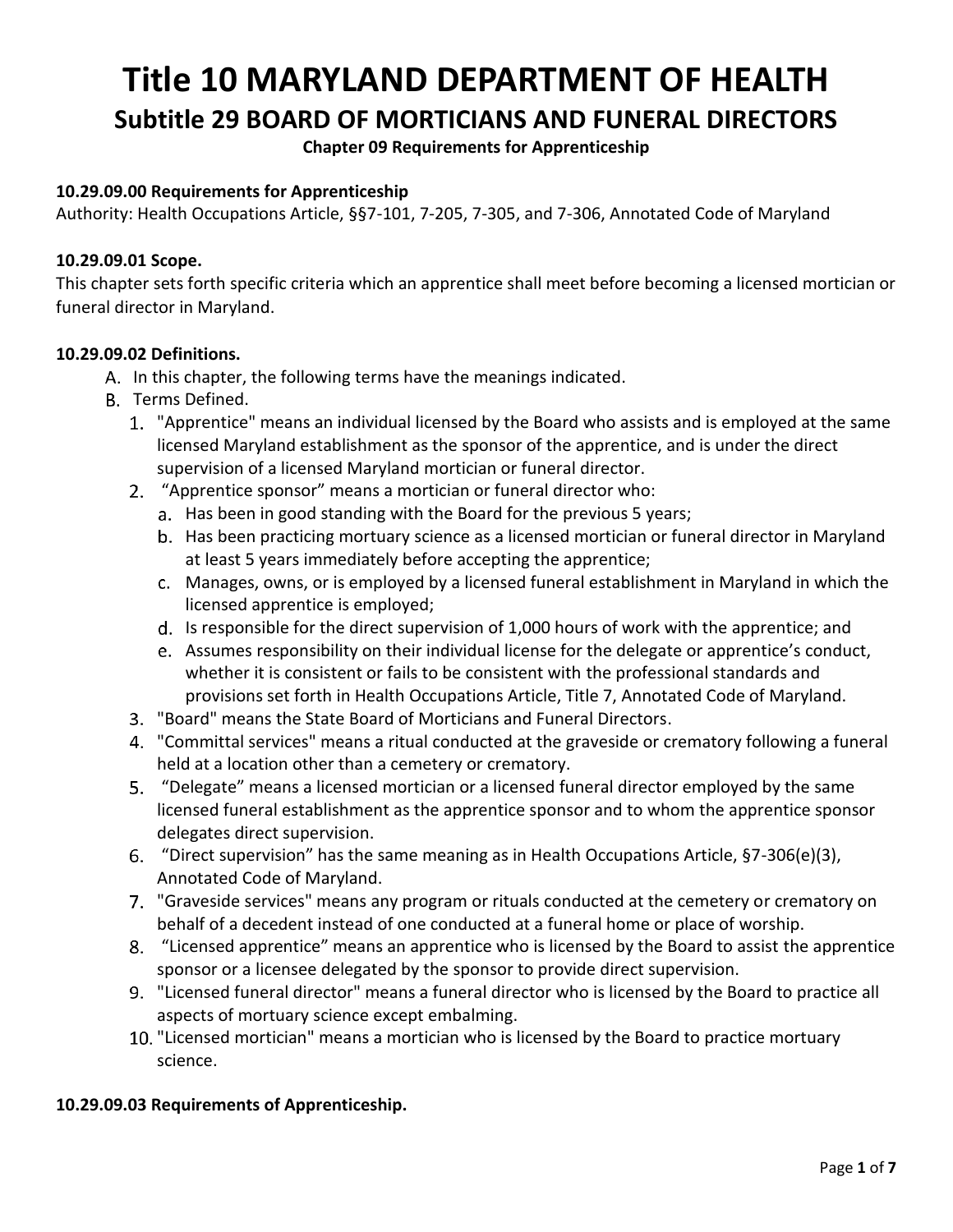- A. To meet the apprentice requirements set forth in Health Occupations Article, §7-306, Annotated Code of Maryland, an applicant for a mortician's or funeral director's license shall be:
	- Employed in the same Maryland establishment as the applicant's sponsor or the sponsor's delegate; and
	- 2. Serve under the direct supervision of the applicant's sponsor or the sponsor's delegate.
- Applicants shall obtain practical experience in funeral service arrangements, including:
	- 20 funeral directions, including at least four of each of the following:
		- a. A pre-need arrangement;
		- b. An at-need arrangement for burial;
		- A cremation arrangement; and
		- A cemetery transfer with a service; and
	- 1,000 hours worked under the direct supervision of the apprentice sponsor or the sponsor's delegate.
- An applicant for a mortician's license shall obtain practical experience in funeral service arrangements consisting of:
	- Participation in the activities outlined in §B of this regulation; and
	- 2. 20 embalmings under the direct supervision of the sponsor or the sponsor's delegate.

# **10.29.09.04 Documentation.**

- An apprentice shall submit documentation to the Board of completion of the following requirements to be considered for a mortician's license:
	- Certified transcripts of completion of educational requirements as set forth in Health Occupations Article, §7-306, Annotated Code of Maryland;
	- On the mortician application form provided by the Board, evidence of participation in:
		- 20 embalming assists with corresponding copies of the filed death certificates for the embalmed human remains; and
		- 20 funeral direction assists, as specified in Regulation .03B(1) of this chapter, with a corresponding published notice of the service for each of the at least 20 decedents and a copy of the filed death certificate;
	- A notarized statement signed by the apprentice and the apprentice sponsor verifying the completion of 1,000 hours worked under the direct supervision of the apprentice sponsor;
	- Embalming reports signed by the apprentice and apprentice sponsor to document the apprentice's participation in 20 embalmings; and
	- Documentation on a form provided by the Board and signed by the apprentice and apprentice sponsor or the sponsor's delegate of participation in at least four of each of the following:
		- a. A pre-need arrangement;
		- b. An at-need arrangement for burial;
		- A cremation arrangement; and
		- d. A cemetery transfer with a service.
- B. An apprentice shall submit documentation to the Board of completion of the following requirements to be considered for a funeral director's license:
	- Certified transcripts of completion of educational requirements as set forth in Health Occupations Article, §7-306, Annotated Code of Maryland;
	- On the funeral director application form provided by the Board, evidence of participation in 20 funeral assists; and
	- A notarized statement signed by the apprentice and the apprentice sponsor verifying the completion of:
		- 20 funeral directions, including at least four of each of the following: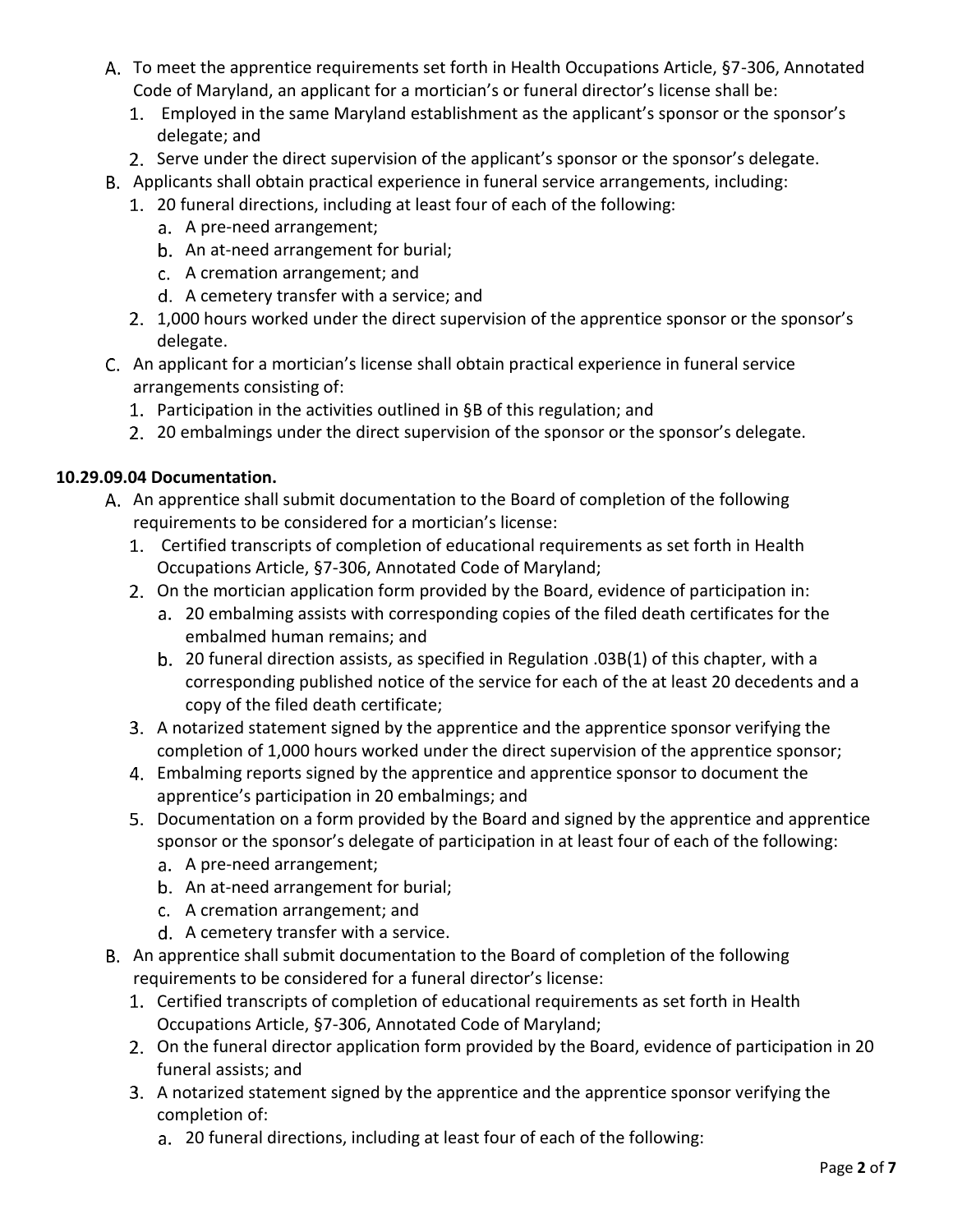- A pre-need arrangement; i.
- An at-need arrangement for burial; ii.
- iii. A cremation arrangement; and
- iv. A cemetery transfer with a service; and
- b. 1,000 hours worked under the direct supervision of the apprentice sponsor or sponsor's delegate.

# **10.29.09.05 Embalming Requirements for Mortuary Science Apprenticeship.**

- A. If the apprentice sponsor has more than one apprentice, unless otherwise approved by the Board, only one apprentice may receive credit on the same human remains if more than one apprentice assisted the apprentice sponsor.
- B. Applicants for an apprenticeship who are studying to be funeral directors are exempt from the practical aspects of embalming.

# **10.29.09.06 Commencement of Apprenticeship.**

- The apprentice and the apprentice sponsor or sponsors shall appear before the Board and receive the Board's approval of the apprenticeship before the apprenticeship commences.
- The apprentice and the apprentice sponsor shall sign an agreement with the Board to adhere to the conditions and requirements of apprenticeship before the apprenticeship commences.
- The apprentice may have no more than two sponsors who shall attest to the Board what each sponsor is responsible for teaching the apprentice.
- The apprentice sponsor shall assume responsibility on their individual license for the delegate or apprentice's conduct, whether it is consistent or fails to be consistent with the professional standards and provisions set forth in Health Occupations Article, Title 7, Annotated Code of Maryland.

### **10.29.09.07 Termination of Apprenticeship.**

- A. The sponsor and the apprentice shall submit a notarized statement indicating the:
	- 1. Name of each decedent for whom a funeral arrangement was conducted in which the apprentice assisted;
	- 2. Date of each assisted funeral arrangement;
	- 3. Name of each decedent for whom an embalming was conducted in which the apprentice who is studying to be a mortician assisted; and
	- 4. Date of each assisted embalming.
- B. In order for an apprentice to receive credit for the required funeral assists and embalmings, the apprentice shall submit a notarized statement to the Board which reflects the number of assisted funeral arrangements and assisted embalmings completed within 30 days of termination of the apprenticeship to the Board.
- C. In order for the apprentice studying to be a funeral director to receive credit for the required funeral assists, the apprentice shall submit a notarized statement to the Board which reflects the number of assisted funeral arrangements completed within 30 days of termination of the apprenticeship.
- D. Documentation by the apprentice and apprentice sponsor shall be independently submitted to the Board within 30 days of the date of termination of the apprentice sponsor and apprentice relationship as noted in Health Occupations Article, §7-306(c)(4), Annotated Code of Maryland.
- The Board shall maintain the documentation of apprenticeship requirements for 3 years after the date of termination as noted in §B of this regulation and apply the apprenticeship requirements to the individual seeking a mortician's license.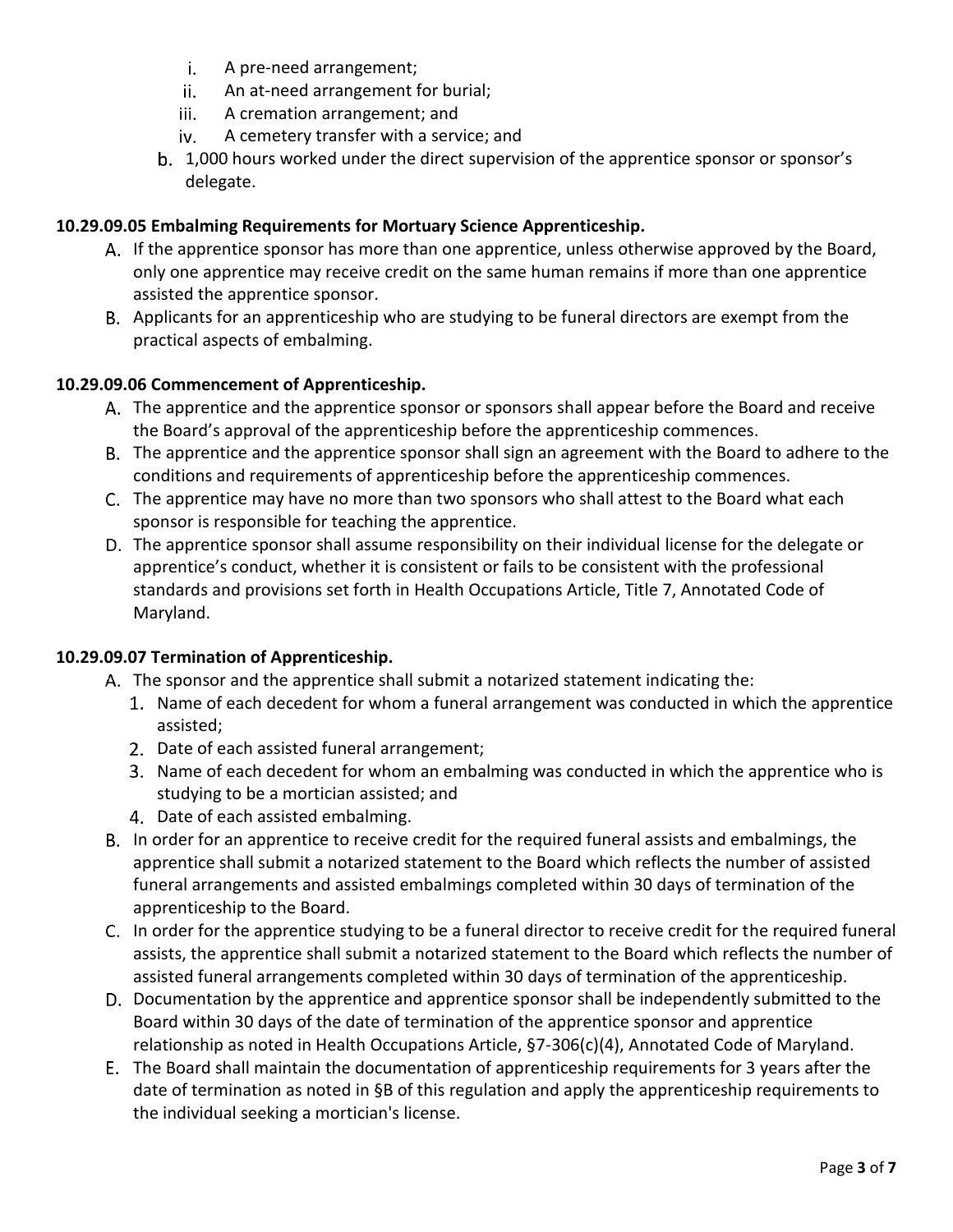After 3 years from the date of submission of the documentation by the apprentice to the Board, the Board may not apply credit for the apprenticeship unless an individual petitions the Board to do so citing unusual circumstances which the Board may decide on a case-by-case basis.

## **10.29.09.08 Laws and Regulations.**

All licensed apprentices shall become competent in the knowledge of Maryland and federal laws and regulations as they apply to the funeral profession.

### **10.29.09.09 Waiver of Apprenticeship Requirements.**

- A. A mortician or funeral director who is licensed by another state and who is in good standing with the state of licensure may apply in writing to the Board for a waiver of the examination and apprenticeship requirements under Health Occupations Article, §7-303, Annotated Code of Maryland..
- The Board may issue a mortician or funeral director license to an applicant who is licensed to practice mortuary science or funeral direction in any other state if the applicant:
	- 1. Is a licensed mortician, funeral director, or other equivalent health care occupation in good standing and has practiced continuously in the state of licensure as a mortician for at least 5 years preceding the waiver request;
	- 2. Serves an apprenticeship consisting of at least 1,000 hours in Maryland and documents that apprenticeship to the Board, or has served an apprenticeship of at least 1,000 hours in the applicant's state of initial licensure;
	- Passes the Maryland law portion of the written examination administered by the Board; and
	- 4. Pays the fees required as specified in COMAR 10.29.04.
- The Board may grant a waiver only if the state in which the applicant is licensed:
	- 1. Grants a similar waiver to Maryland licensees; and
	- 2. Has standards for a mortician or funeral director license that are not lower than those of this State.

### **10.29.09.10 Change in the Apprenticeship.**

- If the apprentice sponsor and apprentice relationship changes, both the apprentice and the apprentice sponsor shall notify the Board of the termination of the apprenticeship in writing and document to the Board in affidavit form the number of hours worked and the funeral arrangements and embalming assists participated in by the apprentice as of the date of termination as noted in Regulation .07 of this chapter.
- B. If the apprentice obtains a new sponsor, both the apprentice and the new sponsor shall appear before the Board to obtain approval of the apprenticeship before the apprenticeship commences.

### **10.29.09.11 General Requirements.**

- A. Education.
	- The applicant shall submit to the Board a certified copy of a high school diploma, G.E.D., or a certified transcript of any post high school degree received.
	- 2. Before an applicant appears before the Board for approval of an apprentice license, the applicant shall be enrolled in or have graduated from a mortuary science program at a school accredited by the American Board of Funeral Service or approved by the Board, with a 2.0 or higher grade point average that is verified with a certified copy of the college transcript, if the applicant has a grade point average.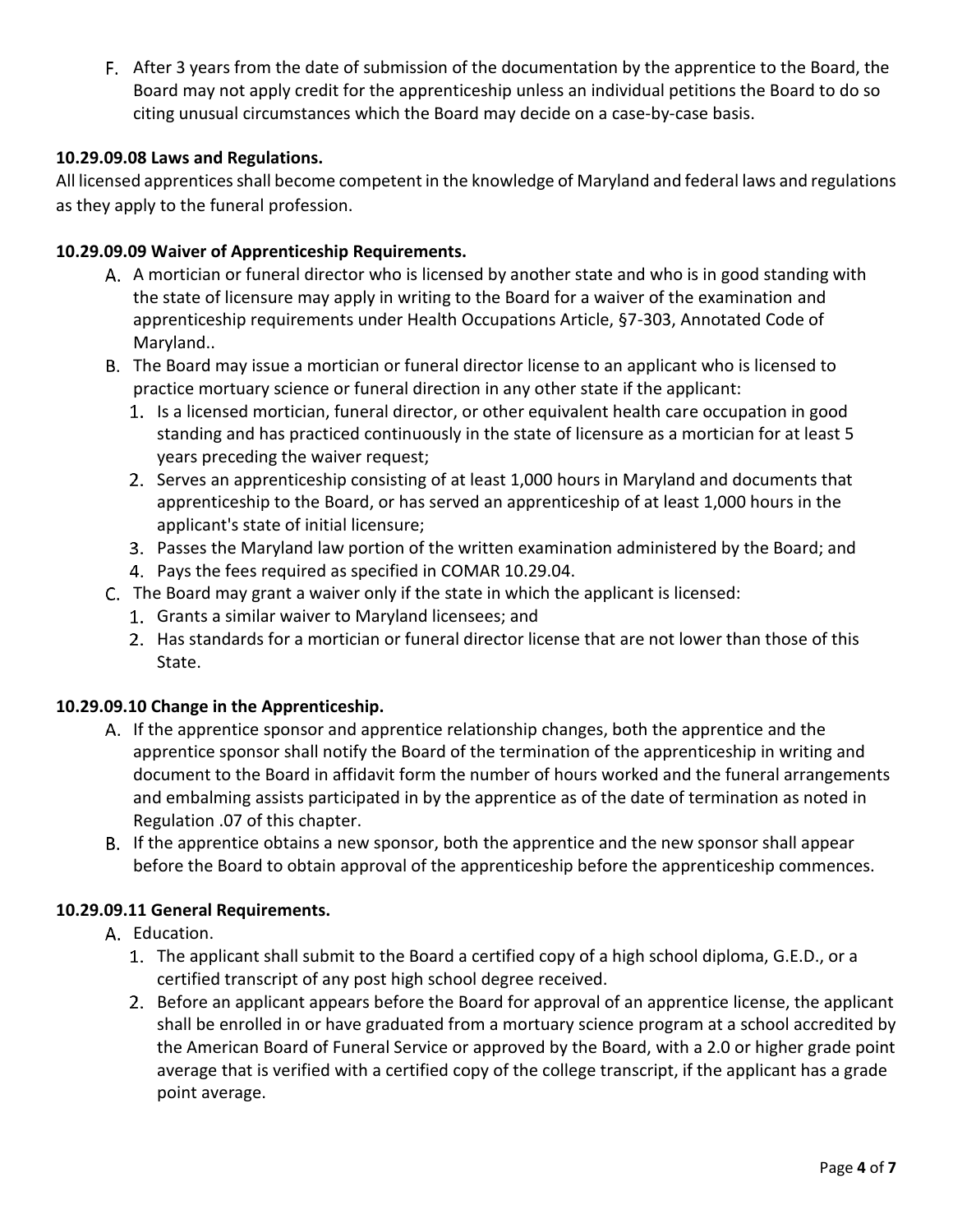- A licensed apprentice who was enrolled in a mortuary science program at the time the license was granted shall remain enrolled in the program for the duration of the apprenticeship unless the licensed apprentice graduates.
- The applicant shall appear before the Board with a sponsor who:
	- a. Holds a current valid mortician or funeral director license in Maryland; and
	- b. Is employed by the same funeral home that employs the apprentice.
- Except as otherwise provided for in Regulation .12 of this chapter, the mortician's apprentice shall obtain an Associate of Arts (AA) Degree in Mortuary Science or its equivalent from a school recognized by the Board within 3 years of commencing the apprenticeship.
- Except as otherwise provided for in Regulation .12 of this chapter, the funeral director's apprentice shall obtain an Associate of Arts (AA) degree in funeral service or its equivalent from a school recognized by the Board within 3 years of commencing the apprenticeship.
- D. The 3 years of apprenticeship shall consist of:
	- 1. The initial year of apprenticeship licensure; and
	- Two consecutive apprenticeship licensure renewals.
- The applicant shall:
	- 1. Apply for apprenticeship on the form required by the Board; and
	- 2. Pay the fee as specified in COMAR 10.29.04.

# **10.29.09.12 Renewals and Extensions.**

- A. An apprentice may renew the apprenticeship license by submitting a renewal application on the form required by the Board.
- B. An apprentice may renew the apprenticeship license annually for not more than 2 consecutive years.
- C. If after 4 years, consisting of the initial license as an apprentice and two consecutive renewals, the apprentice has not completed the requirements of the apprenticeship, the apprentice may submit to the Board a written request for an extension which the Board may grant upon good cause shown.
- D. If the apprentice fails to obtain the AA degree in mortuary science or an AA degree in funeral service from a school recognized by the Board or fails to meet any other apprenticeship requirements specified in this chapter within 3 years of the commencement of the apprenticeship, the apprentice may apply for an extension of the apprenticeship which the Board may grant for good cause shown.
- The Board may not grant more than two extensions to an apprentice.
- F. An apprentice requesting a renewal or extension of the apprenticeship shall pay the fee specified in COMAR 10.29.04 to the Board..
- G. An apprentice requesting an extension shall submit a copy of the transcript from the mortuary science course, funeral service course, or school of higher education to verify pursuit of the educational requirement.
- H. An apprentice who has allowed the apprentice's apprenticeship license to lapse for more than 6 months from the expiration date on the license and who desires to resume the apprenticeship shall appear before the Board with the sponsor and provide documentation of the:
	- 1. Reasons for allowing the apprenticeship license to lapse; and
	- 2. Requirements of apprenticeship which have been met to date.
- The Board may approve a new period of apprenticeship crediting the number of hours worked and the funeral or embalming assists earned under the prior apprenticeship to the new apprenticeship.

# **10.29.09.13 Examinations.**

An apprentice may take the examination administered by the Board at any time during the apprenticeship.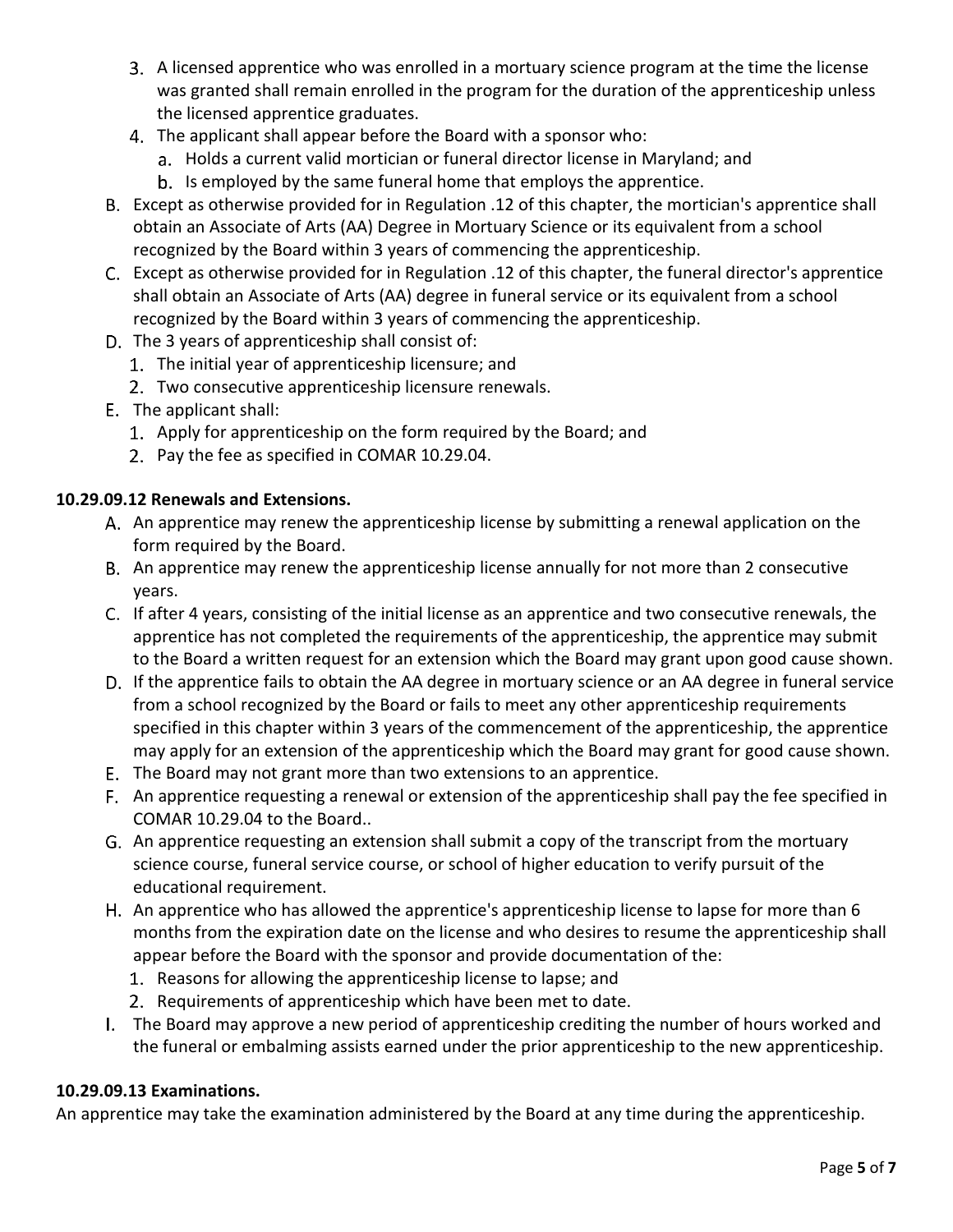#### **10.29.09.14 Prohibitions.**

- An apprentice may not assist a mortician or funeral director unless both individuals have current licenses.
- An apprentice may participate in making funeral arrangements with the sponsor or the sponsor's delegate, but may not make funeral arrangements, including pre-need funeral arrangements, embalm human remains, or conduct funerals, including graveside or committal services, unless the apprentice is under the direct supervision of the sponsor or the sponsor's delegate.
- C. An apprentice may not sign a funeral establishment contract.
- D. An apprentice may not advertise as a provider of funeral services in Maryland.
- E. An apprentice may not sign at-need contracts.
- A sponsor may not sponsor more than two apprentices at the same time.

#### **10.29.09.9999 Administrative History**

Effective date: May 20, 1996 (23:10 Md. R. 732)

Regulation .01 amended as an emergency provision effective November 5, 2007 (34:24 Md. R. 2154); amended permanently effective February 25, 2008 (35:4 Md. R. 514)

Regulation .02 amended effective January 7, 2002 (28:26 Md. R. 2273)

Regulation .02B amended as an emergency provision effective November 5, 2007 (34:24 Md. R. 2154); amended permanently effective February 25, 2008 (35:4 Md. R. 514)

Regulation .02B amended effective September 7, 2009 (36:18 Md. R. 1380); August 28, 2017 (44:17 Md. R. 835)

Regulation .03 amended effective January 7, 2002 (28:26 Md. R. 2273); August 28, 2017 (44:17 Md. R. 835); May 18, 2020 (47:10 Md. R. 518)

Regulation .03A, C amended as an emergency provision effective November 5, 2007 (34:24 Md. R. 2154); amended permanently effective February 25, 2008 (35:4 Md. R. 514)

Regulation .03B amended effective December 24, 2012 (39:25 Md. R. 1613)

Regulation .04 amended effective January 7, 2002 (28:26 Md. R. 2273)

Regulation .04 amended as an emergency provision effective November 5, 2007 (34:24 Md. R. 2154); amended permanently effective February 25, 2008 (35:4 Md. R. 514)

Regulation .04 amended effective August 28, 2017 (44:17 Md. R. 835); May 18, 2020 (47:10 Md. R. 518)

Regulation .04A amended effective December 24, 2012 (39:25 Md. R. 1613)

Regulation .05 amended effective January 7, 2002 (28:26 Md. R. 2273); August 28, 2017 (44:17 Md. R. 835)

Regulation .05A amended as an emergency provision effective November 5, 2007 (34:24 Md. R. 2154); amended permanently effective February 25, 2008 (35:4 Md. R. 514)

Regulation .05D adopted as an emergency provision effective November 5, 2007 (34:24 Md. R. 2154); adopted permanently effective February 25, 2008 (35:4 Md. R. 514)

Regulation .06 amended effective August 28, 2017 (44:17 Md. R. 835)

Regulation .06C adopted effective September 7, 2009 (36:18 Md. R. 1380)

Regulation .07 amended effective January 7, 2002 (28:26 Md. R. 2273)

Regulation .07 amended as an emergency provision effective November 5, 2007 (34:24 Md. R. 2154); amended permanently effective February 25, 2008 (35:4 Md. R. 514)

Regulation .09 amended as an emergency provision effective November 5, 2007 (34:24 Md. R. 2154); amended permanently effective February 25, 2008 (35:4 Md. R. 514)

Regulation .09 amended effective December 29, 2008 (35:26 Md. R. 2250)

Regulation .10 amended effective January 7, 2002 (28:26 Md. R. 2273)

Regulation .11 amended effective January 7, 2002 (28:26 Md. R. 2273)

Regulation .11 amended as an emergency provision effective November 5, 2007 (34:24 Md. R. 2154); amended permanently effective February 25, 2008 (35:4 Md. R. 514)

Regulation .11A amended effective April 4, 2022 (49:7 Md. R. 466)

Regulation .11E amended effective August 28, 2017 (44:17 Md. R. 835)

Regulation .12 amended effective January 7, 2002 (28:26 Md. R. 2273)

Regulation .12D, G amended as an emergency provision effective November 5, 2007 (34:24 Md. R. 2154); amended permanently effective February 25, 2008 (35:4 Md. R. 514)